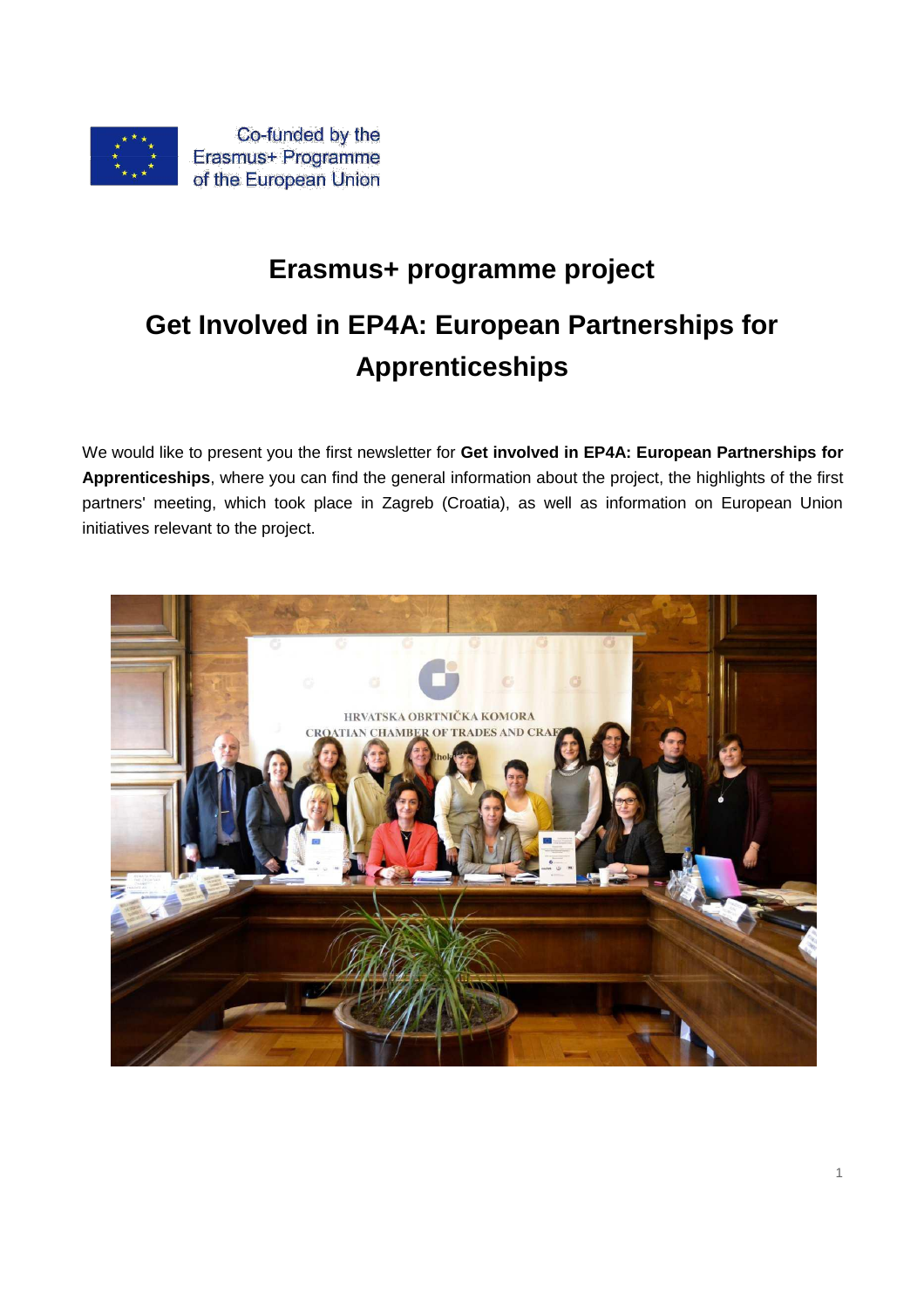

### **About project**

The European Union Erasmus+ project **Get involved in EP4A: European Partnerships for Apprenticeships** brings together intermediary organisations and VET stakeholders to build capacities of intermediary bodies such as chambers of commerce, industry, trades and crafts supporting apprenticeships in SMEs and to support strong partnerships with social partners and other relevant stakeholders such as chambers and various competent institutions.

The project's overall objective is "to contribute to the increased employability of young people in the partner countries" enabling them to meet the Europe 2020 and respective national targets.

The project specific objective is to promote apprenticeships by building partnerships between intermediary bodies, companies, VET providers, public authorities and social partners in project countries.

Apart from establishing partnerships between businesses, VET providers and intermediary organisations together with public authorities and social partners with the aim of getting more SMEs involved in apprenticeships; the project will enhance the awareness of the benefits of apprenticeships among target SMEs through the implementation of tailor made attractiveness campaigns.

The main target group are SMEs with no or limited experience in apprenticeships. This project will also involve public authorities such as ministries and VET agencies, VET providers, student and parent associations, social partners and other related key stakeholders.

This project is expected to generate wide and high quality impact on SME level. SMEs will be able to coshape WBL-reform within the Apprenticeship Partnership structures and thus contribute to the modernisation, attractiveness and better accessibility of apprenticeships; benefit from better awareness and advisory services on apprenticeship programmes (planned and existing) and be recognised and awarded for recruiting apprentices. Thus, the supply, quality and attractiveness of apprenticeships will be improved in all four partner countries.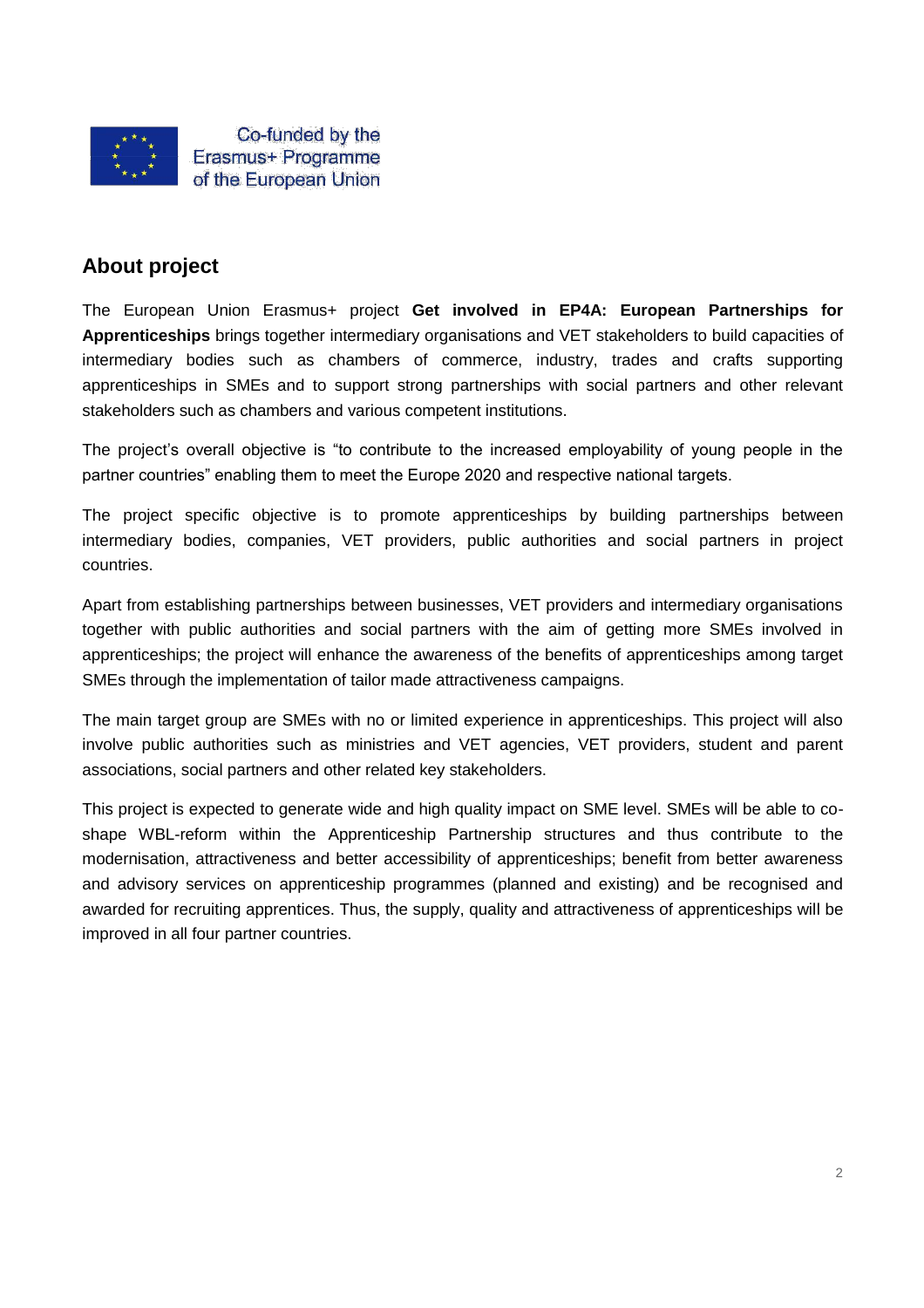

Co-funded by the Erasmus+ Programme of the European Union

## **About partners**





#### **Croatian Chamber of Trades and Crafts (HOK), Croatia (Coordinator)**

The Croatian Chamber of Trades and Crafts (HOK) is an independent professional business organization of tradesmen and craftsmen. Its members are tradesman and craftsmen who perform a trade/craft business on the territory of the Republic of Croatia. Membership is mandatory. The tasks of the Chamber are the following: promoting trades and crafts, representing tradesmen and craftsmen's interests before state authorities and in economic policy making, providing state authorities with opinions and suggestions when passing regulations concerning trades and crafts, assisting tradesmen and craftsmen in establishing and operating a trade/craft business, performance of other tasks stipulated by the law and legislative documents of the Chamber. Within the tasks stipulated by the Law on Trades and Crafts, the Chamber has public authorities in the area of initial and lifelong vocational education and training.

Website: www.hok.hr

#### **Regional Development Agency Senec-Pezinok, Slovakia**

Regional Development Agency Senec-Pezinok (RDA) is an interest association of legal entities engaged in regional development since 2002. It is a member of an integrated network of regional development agencies established by the Ministry of Transport, Construction and Regional Development of Slovak Republic. Our board members are: Bratislava Slef-governing region, City of Senec, Regional association of villages Podunajsko, Slovak Chamber of Commerce and Industry, Slovak Chamber of Crafts, and NGO No-Gravity. RDA cooperates with public, SMEs and NGO sectors in Slovakia and similar bodies from EU and third countries. Main activities relate to vocational education and training (VET) in the lifelong learning context, consultancy and support service for elaboration of socio-economic strategies, project management and tailor-made VET training. Focus is put on VET, community development, partnership, empowerment of stakeholders, VET valorisation in SMEs, decision-makers, VET schools, as well as SME associations, chambers and social partners.

Website: www.rrasenec-pezinok.sk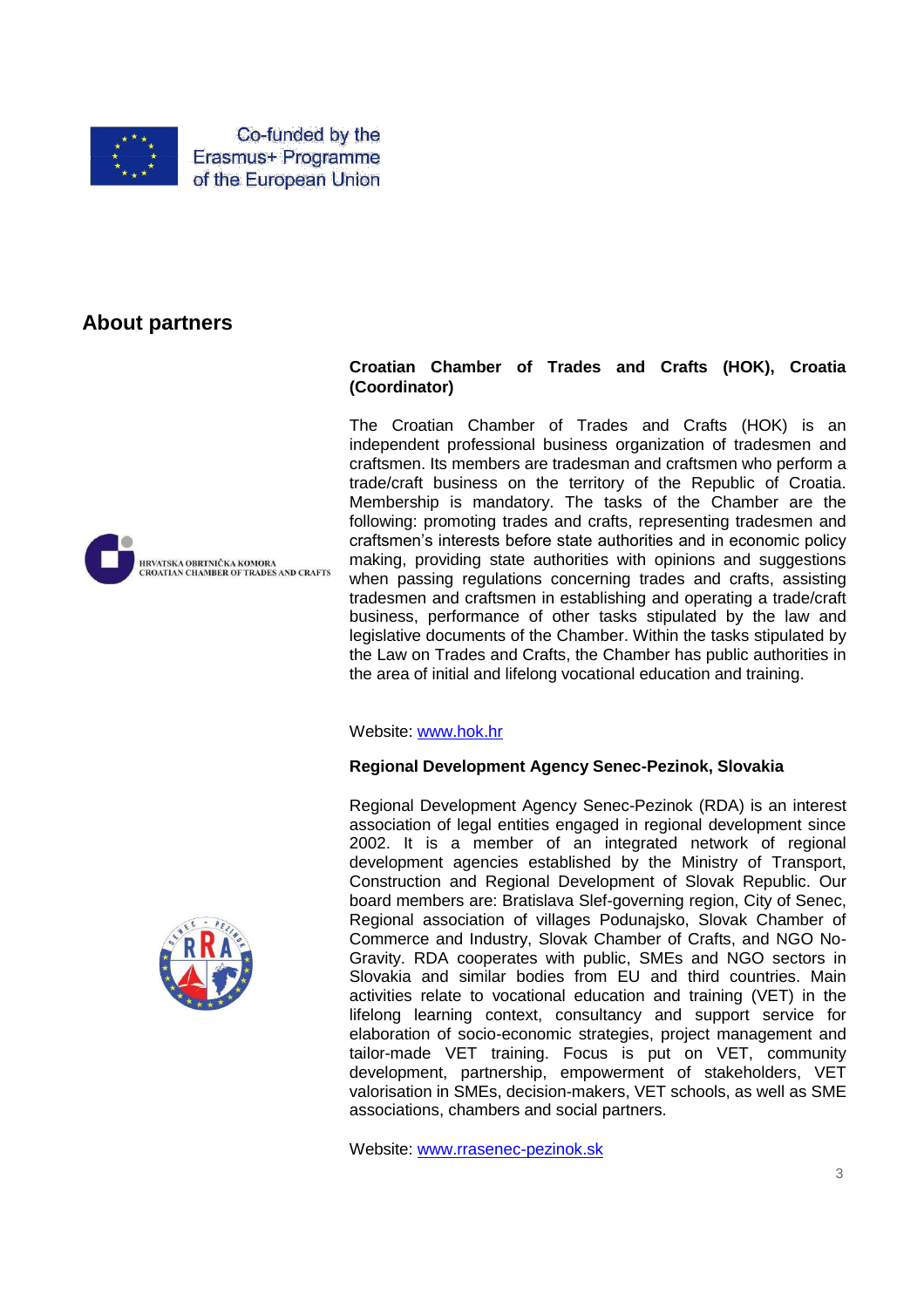

Co-funded by the Erasmus+ Programme of the European Union

#### **Rinova Ltd, United Kingdom**

Rinova Ltd is a social enterprise that specialises in the design, development and implementation of innovative partnership projects in the following fields:

- Employment
- Skills & Learning
- Arts & Culture
- Social Action & Enterprise.



The staff at Rinova brings some 25 y ears of experience in the lifelong learning sector in the UK and Europe and an extensive portfolio of project work in relation to learning design, training, quality assurance, evaluation, with an em phasis on innovation.

Rinova co-ordinates the Rino va Consortium (see www.rinova.co.uk/rinova-consortium), a unique network of employability & skills organisations wh o are working together to create new opportunities for young peop le – with an emphasis on creative and imaginative provision in the arts, creative industries, sport, health, leisure, tourism & hospitality sectors. Its consortium has extensive reach with employers in these growing job sectors.

Website: www.rinova.co.uk

#### **Regional Chamber of Commerce Kraljevo**

Regional Chamber of Commerce Kraljevo is a business professional organization of companies a nd entrepreneurs from the region of Raska and Morava district and deals with issues of common interest of its members.

As a service economy organisation w ithin the single chamber system, participates in the initiatives f or making, preparing and revising laws and others regulations in the field of economic system, and economic policy.

Regional Chamber of Commerce Kr aljevo provides technical assistance to its members in solving practical problems, such as the affirmation and promotion of their pro duction programs and the economy at home and abroad.

In cooperation with the local governmen t, it is taking measures to improve the regional business environm ent and create a profitable, modern, market-oriented economy of the Region.

Website: http://www.rpk-kraljevo.co.rs/

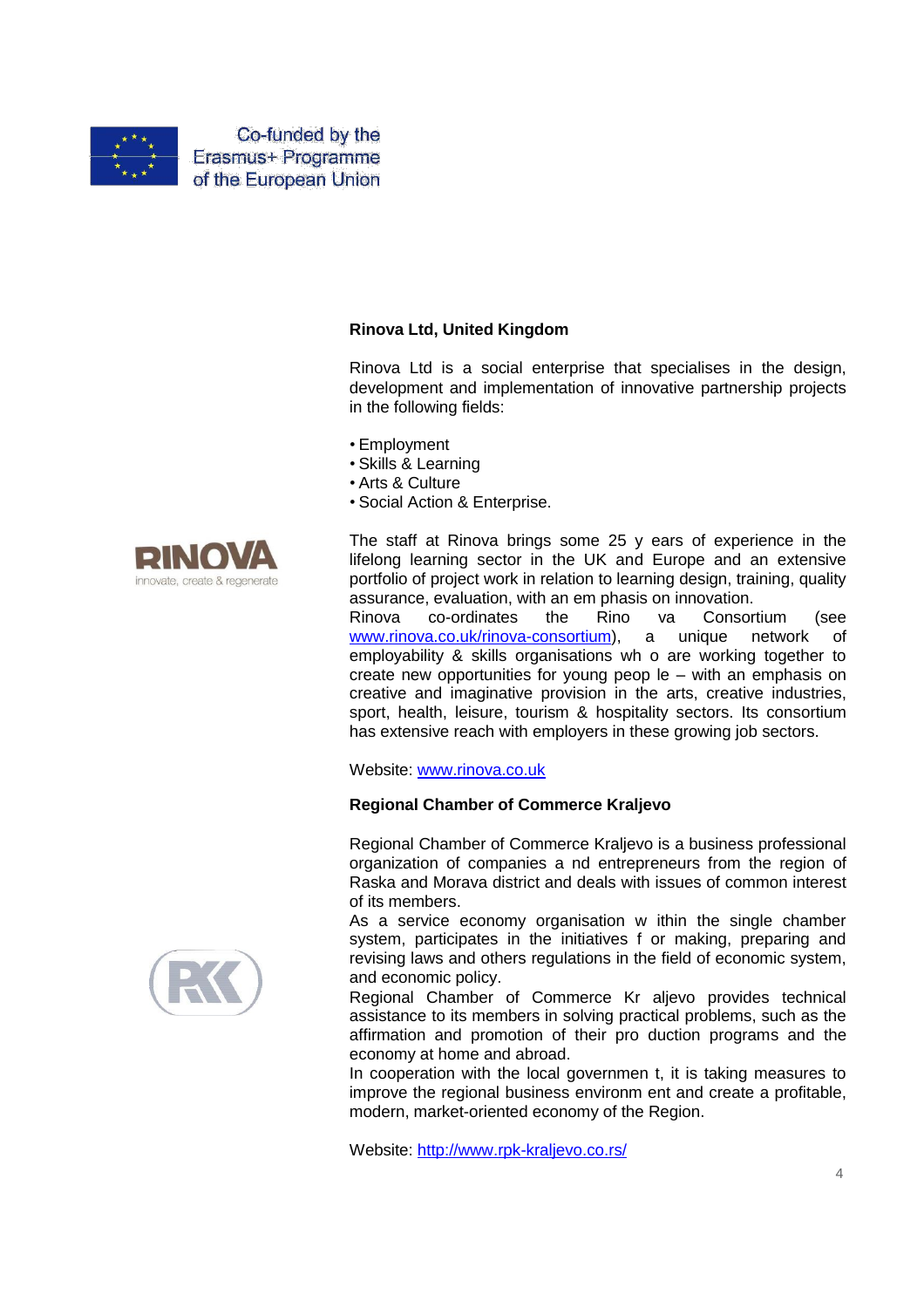

## **Kick-off Meeting**

The EP4A project has been launched on 24-25 October in Zagreb (Croatia), with the participation of 4 partners and the associate partner.

This meeting allowed:

- Gathering all partners involved in the project (e.g. administration, financial issues, technical issues, etc.) in one location to become familiar with each other and ensure fluent communication between and within the partner organisations involved in the EP4A project.
- Detailed project presentation
- Agreeing on different procedures for the smooth project implementation
- Reviewing and validating EP4A objectives
- Establishing activities and goals to be achieved in the short-term

The kick-off meeting has been organized in a structured manner consisting of project presentation, work-package presentations and Project Management Committee meeting.

Each work-package has been presented separately with the aim to plan and define the different tasks that will enable EP4A to meet its aim, objectives and deadlines. Also, discussions on the organization of tasks and responsibilities of participants have been held during the Kick-off Meeting.





In addition, the Project Management Committee (PMC) has been set up. The main responsibilities of the PMC will include:

- oversight monitoring of work package progress and ensuring progress remains to schedule;
- oversight of deliverables;
- decisions concerning the work plan and any major changes;
- decisions regarding any amendment to the terms of the Agency contract and Partners' Agreement;
- decisions concerning possible premature comple-tion/termination of the project;
- amicable settling of disputes arising from project im-plementation; press releases and joint publications by partners with regard to the project